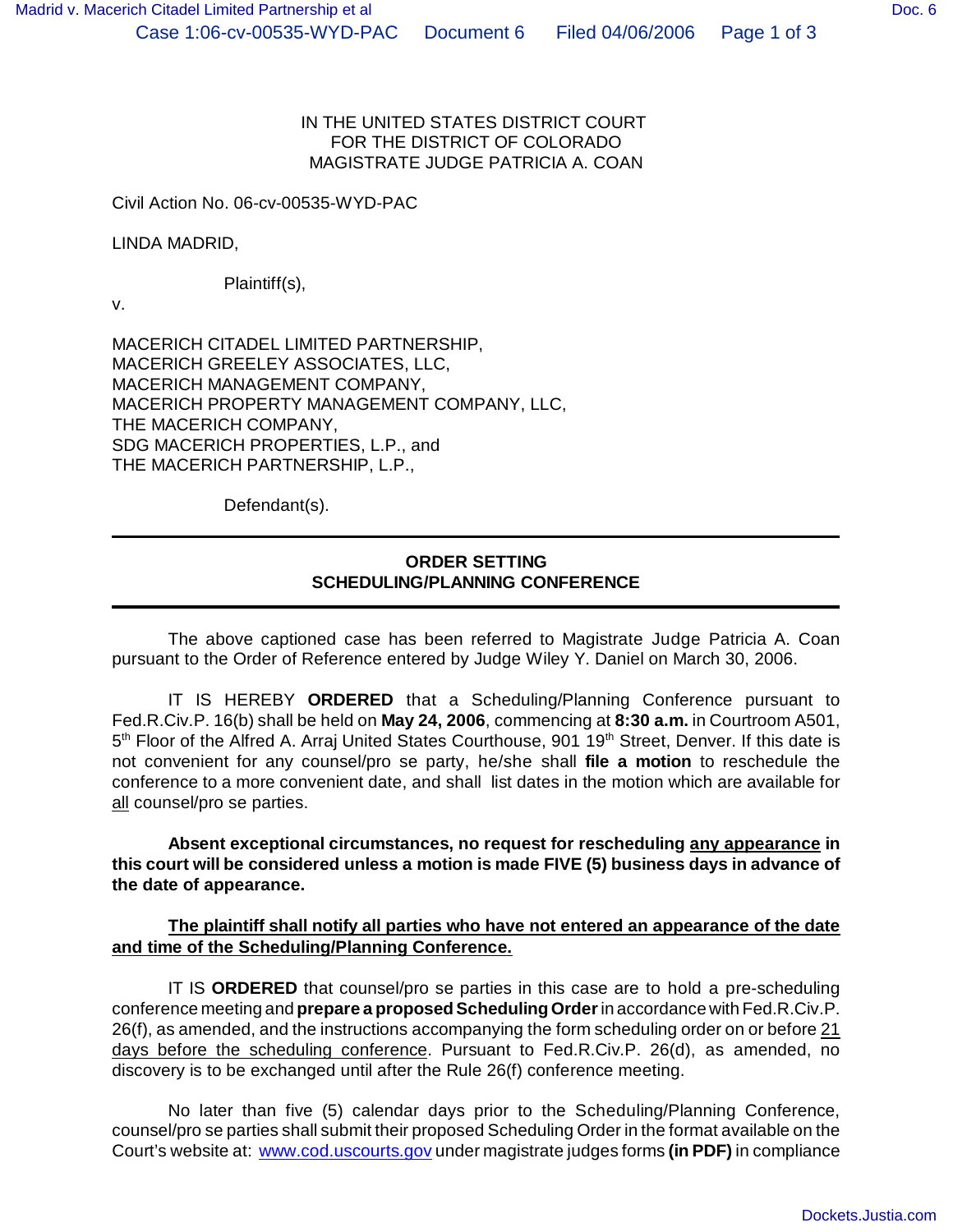with the Court's Electronic Case Filing Procedures which are also available on the Court's website. An additional copy of the proposed scheduling order is to be provided to my chambers at Coan\_Chambers@cod.uscourts.gov by **e-mail attachment** with the subject line stating "proposed Scheduling Order" and in **WordPerfect format**.

In addition to the instructions for completing the Scheduling Order, which may be found on the court's website with the scheduling order form, counsel and pro se parties should consider whether electronic discovery will be needed. Specifically, in those cases in which: (I) the parties' substantive allegations involve extensive computer-generated records; (ii) a substantial amount of disclosure or discovery will involve information or records in electronic form (i.e., e-mail, word processing, databases); (iii) expert witnesses will develop testimony based in large part on computer data and/or modeling; or (iv) any party plans to present a substantial amount of evidence in digital form at trial, the parties shall confer regarding what efforts will be needed to preserve computer records and data, facilitate computer-based discovery and who will pay costs, resolve privilege issues, limit discovery costs and delay, and avoid discovery disputes relating to electronic discovery. The parties shall include these issues, if appropriate, in the proposed scheduling order and shall be prepared to discuss them at the scheduling/planning conference.

Further, on or before 14 days after the Rule 26(f) pre-scheduling conference meeting, the parties shall comply with the mandatory disclosure requirements of Fed.R.Civ.P. 26(a)(1), as amended.

Parties who are pro se or do not have access to the internet may obtain the scheduling order form and instructions from the Clerk's Office, Room A105, in the Alfred A. Arraj United States Courthouse, 901 19<sup>th</sup> Street, Denver, Colorado, 80294. Scheduling Orders prepared by parties not represented by counsel, or without access to electronic case filing, are to be submitted to the Clerk of the Court on paper.

IT IS **FURTHER ORDERED** that at least five (5) calendar days before the Scheduling/Planning Conference, counsel/pro se parties shall submit a brief Confidential Settlement Statement to the Magistrate Judge **ONLY**, outlining the facts and issues involved in the case, and the possibilities for settlement, including any settlement authority from the client. Electronic case filing participants are to submit their Confidential Settlement statements to chambers at Coan\_Chambers@cod.uscourts.gov. with the subject line stating "Confidential Settlement Statement" along with the case number and case caption. The Confidential Settlement statement should be submitted **in PDF** format and sent as an attachment to the e-mail. Documents with attachments totaling over 15 pages shall be submitted **to the Clerk's office** in an envelope labeled "Personal Materials" addressed to Magistrate Judge Patricia A. Coan.<sup>1</sup> Counsel/pro se parties should be prepared to discuss settlement at the Scheduling/Planning Conference and should obtain full settlement authority from the client, or have the client available either in person or by telephone.

All out-of-state counsel shall comply with D.C.COLO.LCivR 83.3 before the Scheduling/Planning Conference.

It is the responsibility of counsel/pro se parties to notify the Court of his/her entry of appearance, notice of withdrawal, notice of substitution of counsel, or notice of change of address,

<sup>&</sup>lt;sup>1</sup> Do not label this envelope "confidential settlement statement" because you will **risk the public filing of the document.**